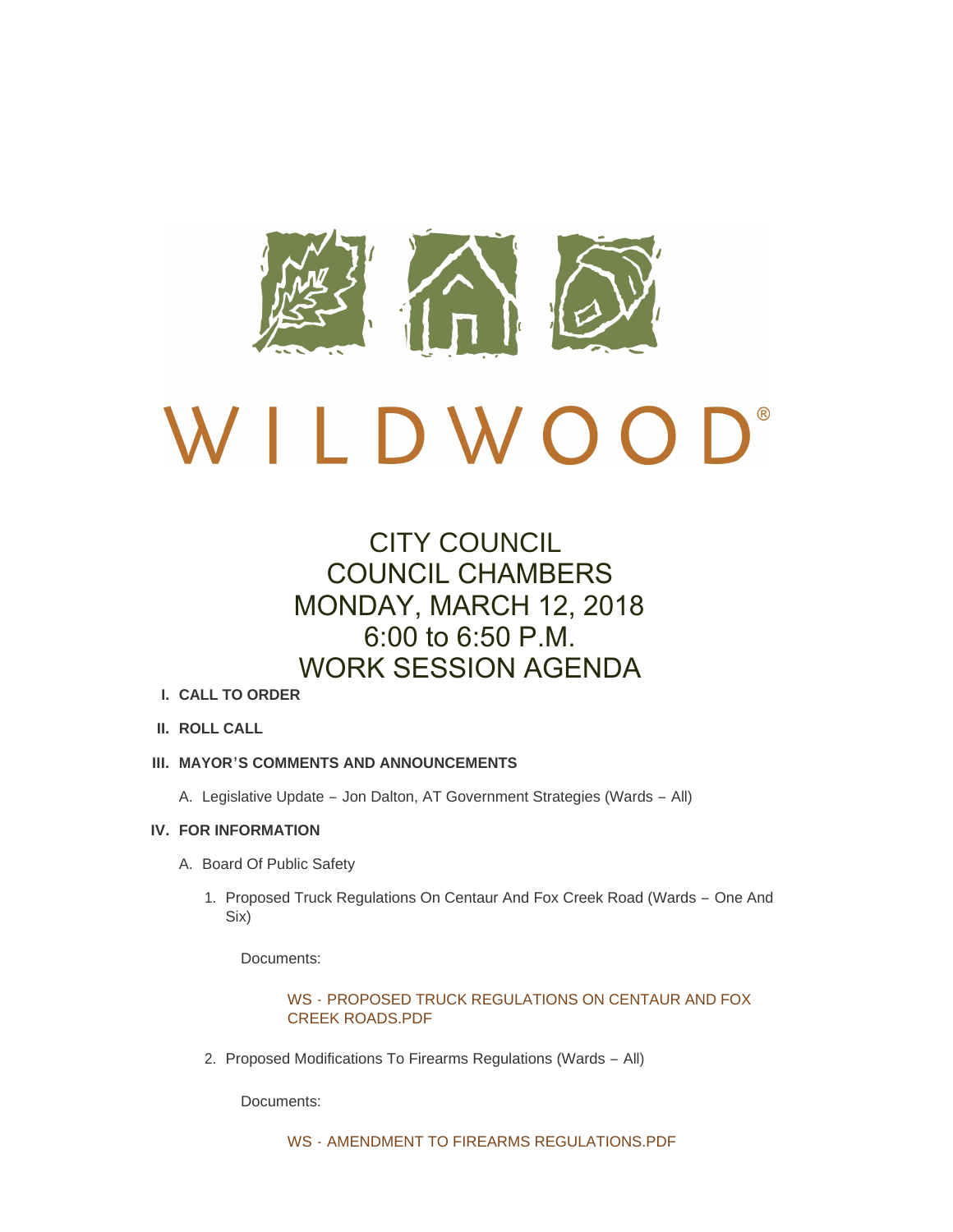- B. City Administrator
	- 1. Resolution Authorizing The Acquisition Of Temporary And Permanent Easements In Conjunction With The Construction Of The Manchester Road Streetscape Project, Phase III (Ward – Eight)

Documents:

## WS - [RESOLUTION AUTHORIZING THE ACQUISITION OF TEMPORARY](http://www.cityofwildwood.com/AgendaCenter/ViewFile/Item/14539?fileID=20121)  AND PERMANENT EASEMENTS.PDF

- C. Planning And Parks Committee
	- Farmers Market 2018 Manager Selection (Wards All) 1.

Documents:

#### WS - [FARMERS MARKET 2018 MANAGER SELECTION.PDF](http://www.cityofwildwood.com/AgendaCenter/ViewFile/Item/14541?fileID=20122)

2. Past Amendments To The NU Non-Urban Residence District And The City's Noise Code Relative To The Property Located At 2036 Wild Horse Creek Road (Ward One)

Documents:

## WS - [NON URBAN RESIDENCE DISTRICT AND THE CITYS NOISE CODE](http://www.cityofwildwood.com/AgendaCenter/ViewFile/Item/14542?fileID=20123)  RELATIVE TO 2036 WILD HORSE CREEK ROAD.PDF

Town Center Development Manual – Update Process (Wards - All) 3.

Documents:

## WS - [TOWN CENTER DEVELOPMENT MANUAL UPDATE](http://www.cityofwildwood.com/AgendaCenter/ViewFile/Item/14543?fileID=20124)  PROCESS.PDF

4. Bid Results For The Kohn Park Sign Post (Ward - One)

Documents:

### WS - [BID RESULTS FOR KOHN PARK SIGN POST.PDF](http://www.cityofwildwood.com/AgendaCenter/ViewFile/Item/14544?fileID=20125)

5. Landscaping Improvements On Park Access Road At Community Park Site (Ward -One)

Documents:

## WS - [LANDSCAPING IMPROVEMENTS ON PARK ACCESS ROAD AT](http://www.cityofwildwood.com/AgendaCenter/ViewFile/Item/14545?fileID=20126)  COMMUNITY PARK SITE.PDF

6. Reservation And Registration And Ongoing And Long-Term Maintenance Costs For Parks And Trail Facilities (Wards – All)

Documents:

WS - RESERVATION AND REGISTRATION AND ONGOING AND LONG-[TERM MAINTENACE COSTS FOR PARKS AND TRAIL FACILITIES.PDF](http://www.cityofwildwood.com/AgendaCenter/ViewFile/Item/14546?fileID=20127)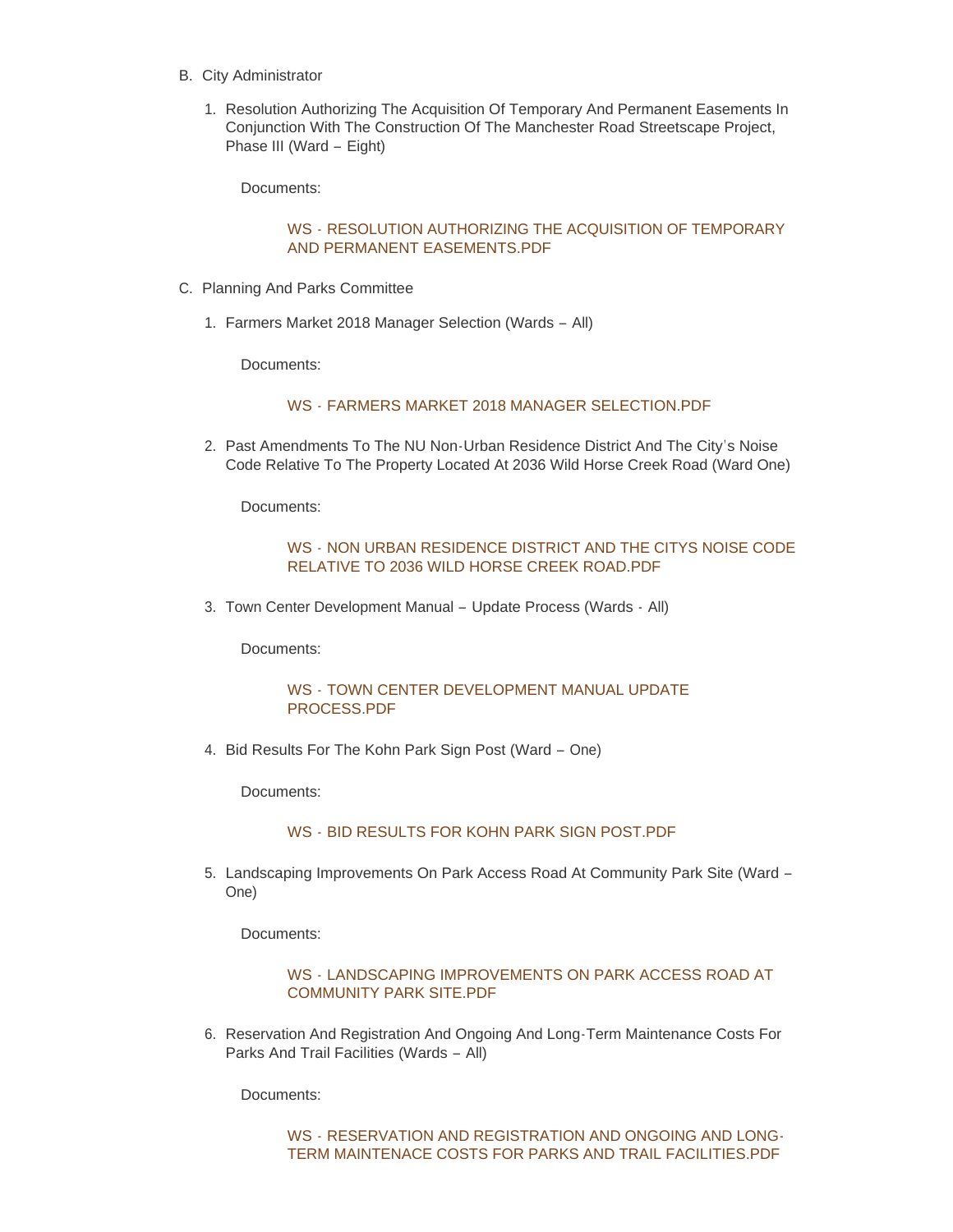7. Action Plan For Parks And Recreation Monthly Update (Wards - All)

Documents:

#### WS - [PARKS AND RECREATION MONTHLY UPDATE.PDF](http://www.cityofwildwood.com/AgendaCenter/ViewFile/Item/14547?fileID=20128)

- D. Planning And Zoning Commission
	- Status Sheet From March 5, 2018 Meeting (Wards All) 1.

Documents:

#### WS - [PLANNING AND ZONING STATUS SHEET.PDF](http://www.cityofwildwood.com/AgendaCenter/ViewFile/Item/14549?fileID=20129)

E. Rural Internet Access Committee Update (Wards - All)

Documents:

#### WS - [RURAL INTERNET ACCESS UPDATE.PDF](http://www.cityofwildwood.com/AgendaCenter/ViewFile/Item/14550?fileID=20130)

F. Construction Project Update (Wards - All)

Documents:

#### WS - [CONSTRUCTION PROJECT UPDATE.PDF](http://www.cityofwildwood.com/AgendaCenter/ViewFile/Item/14551?fileID=20131)

#### **FOR ACTION V.**

- A. Administration/Public Works Committee
	- 1. Proposed Criminal Background Check Policy (Wards All)

Documents:

#### WS - [CRIMINAL BACKGROUND CHECK POLICY.PDF](http://www.cityofwildwood.com/AgendaCenter/ViewFile/Item/14554?fileID=20132)

- B. Department Of Planning
	- 1. Belleview Farms Design Process Concept Plan Development (Wards All)

Documents:

## WS - [BELLEVIEW FARMS.PDF](http://www.cityofwildwood.com/AgendaCenter/ViewFile/Item/14556?fileID=20133)

- C. EXECUTIVE [CLOSED] SESSION: Legal Actions, Causes Of Action, Litigation Or Privileged Communications Between The City's Representatives And Its Attorneys [RSMO 610.021(1) 1994] And Lease, Purchase Or Sale Of Real Estate [RSMO 610.021 (2) 1994]
- **MISCELLANEOUS VI.**
- **ADJOURNMENT VII.**

*City Council will consider and act upon the matters listed above, and such others as may be presented at the meeting and determined to be appropriate for discussion at that time.*